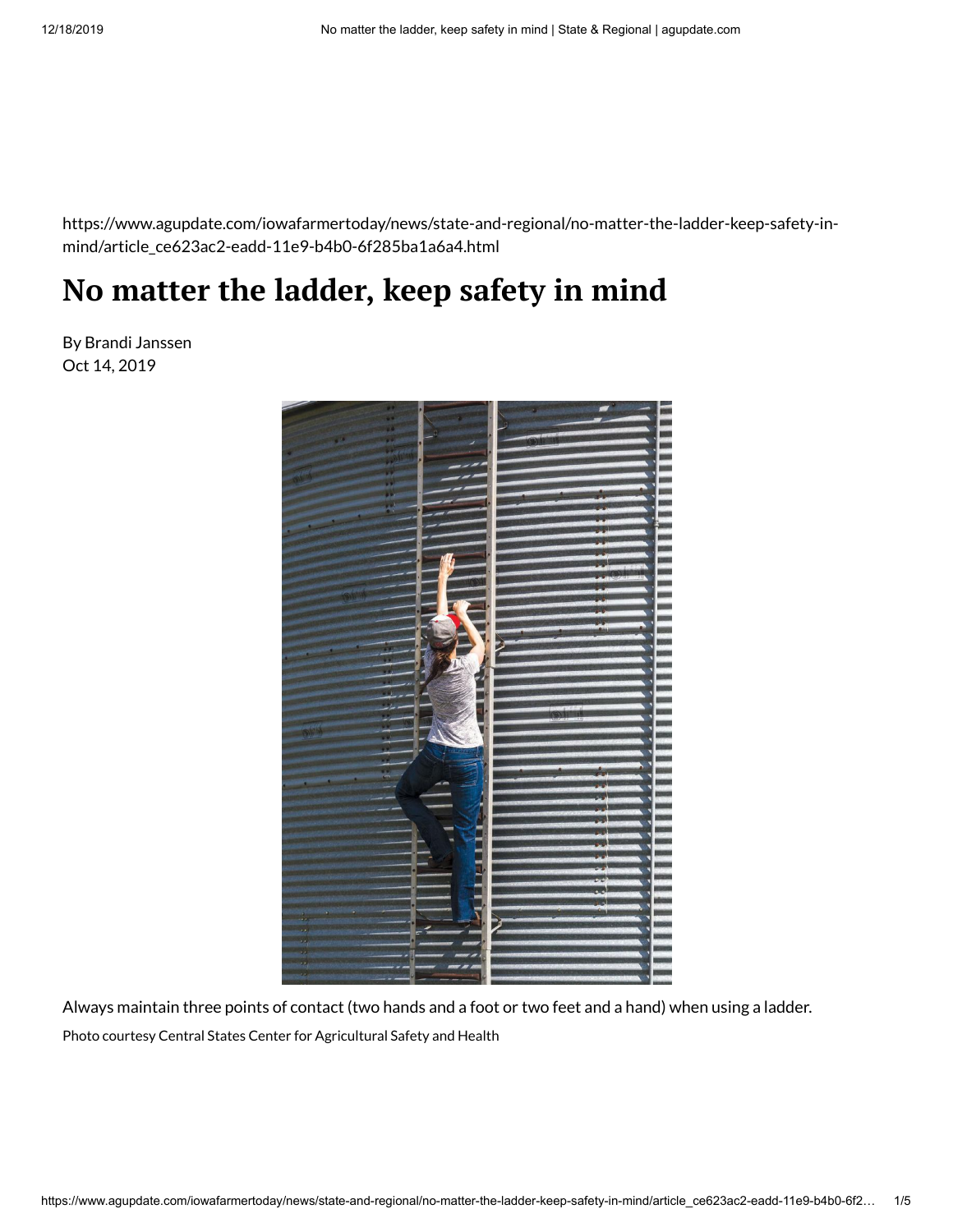When people think about farm-related injuries, there are several dramatic examples that immediately come to mind: grain bin engulfments, tractor rollovers or deadly manure gas exposure.



Although these events may have fatal results, they are actually not the most

common cause of serious injury or deaths on farms. Instead, one of the most likely causes of serious, even fatal, injury is something we have all probably experienced — a fall.

In 2017, the Census for Occupational Fatal Injury (CFOI) reported falls as a cause of occupational death at a higher rate than at any point in its 26 years of data collection. Falls represented 17% of total worker deaths during 2017.

A person will likely not survive a fall from 30 feet or more, but even falling from 6 feet can result in a fatal injury or permanent disability. Thus, in general industry, workers are required to have fall protection beginning at a working height of 4 feet. In construction the standard is 6 feet.

One reason falls can cause such serious injury is they can affect every part of the body. Unlike incidents where a person is struck or entangled by machinery, a fall can cause broken bones, vital organ damage and head injuries.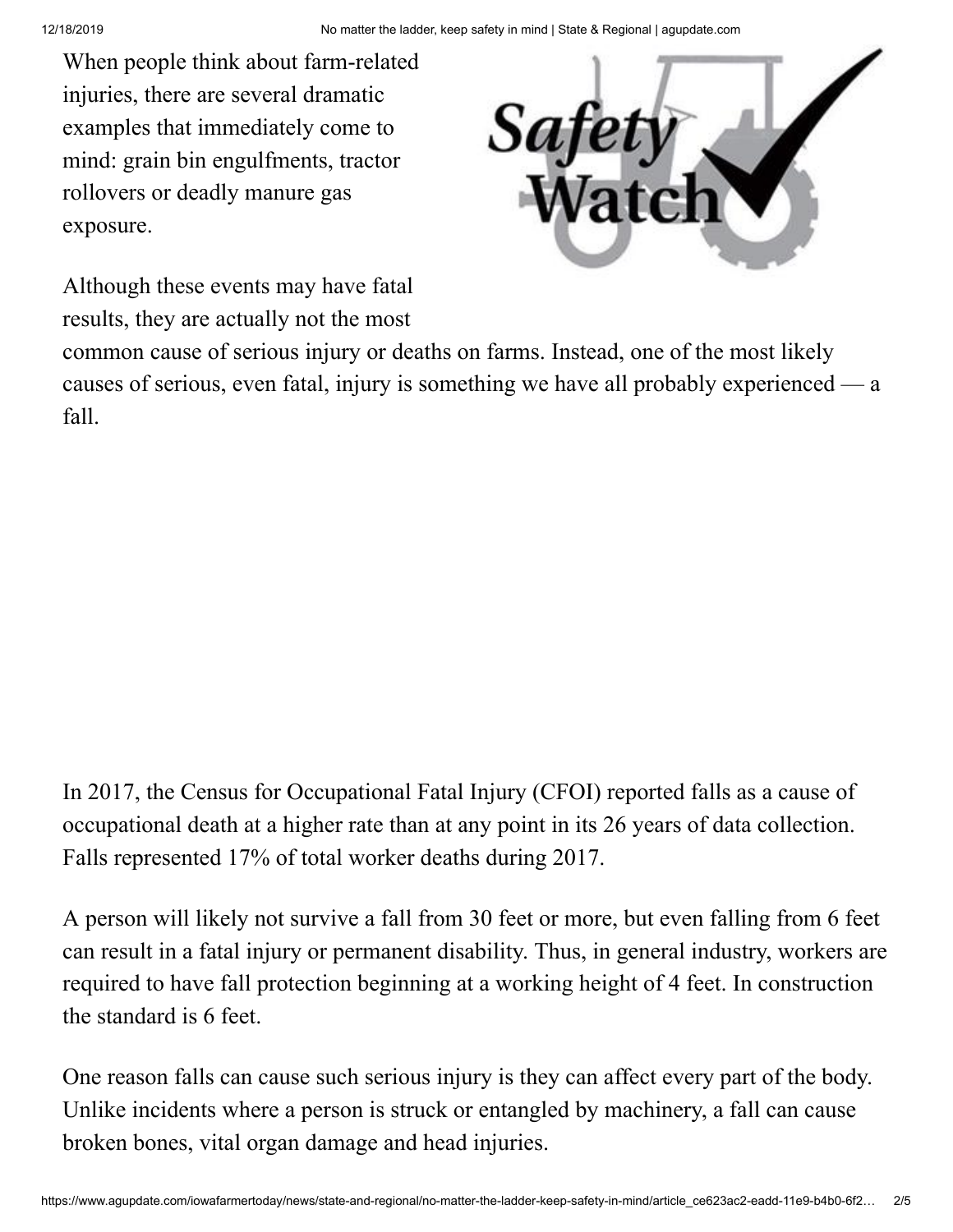On a farm, someone may work at heights more often than they realize. Think of time spent on top of a seeder or grain wagon, repairing a hoophouse or greenhouse roof, going up a bin or silo, or even climbing in and out of a combine. Any of these activities puts you at risk for a fall that could cause a serious injury.

Using ladders safely is a key part of overall fall prevention. According to Industrial Safety & Hygiene News, there are about a half million falls from ladders annually. Ninety-seven percent of these occur at home or on farms. No matter whether you're using a step ladder, an extension ladder or the ladder up to a bin or piece of equipment, there are some basic safety precautions that will help keep you safe.

First, make sure you have the right ladder for the job. Think about the load the ladder will need to sustain, and choose a ladder that can handle at least four times that amount. This is called the "duty rating." A Light Duty, type III, will hold 200 pounds; a IAA Special Duty will hold 375 pounds. These ratings are the same for either extension or step ladders.

Scout out the work area to find a firm, level surface to place the ladder and make sure any doors nearby are secured to avoid a collision with the ladder when they're opened.

Don't forget to check for overhead hazards like power lines whenever you're using a portable ladder.

Clean the ladder steps and keep your body in the center of the ladder when climbing up and down.

Set extension ladders at the proper angle. The bottom of the ladder should be onequarter of the ladder's working length away from the wall. If you are using the ladder to access an elevated work space, extend the top of the ladder above that height or secure it at its top. When using step ladders, double check that the spreader hinges are in good repair and that they are fully extended and locked when the ladder is set up.

Do not stand on the top step or cap.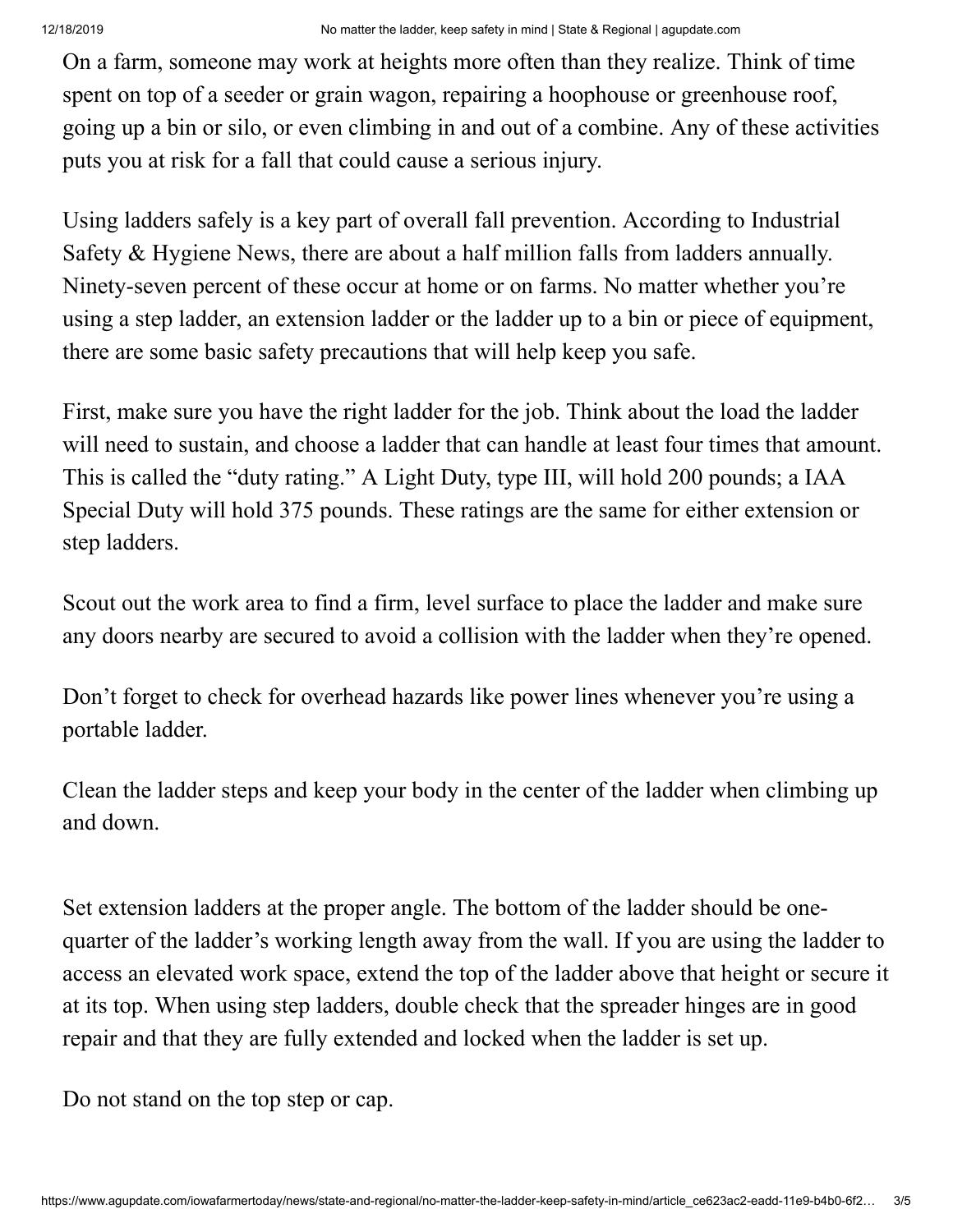Fixed ladders on bins and silos have their own safety requirements. Any fixed ladder taller than 20 feet should be equipped with a protective cage. When siting new bins, make sure there is adequate space between them to climb safely without having to lean to one side or reach awkwardly.

Fixed ladders should also be inaccessible to children or any other unauthorized users with a ladder lock out system.

One of the most important ladder safety tips is to maintain three points of contact at all times when ascending or descending. This means keep two feet and a hand, or one hand and a foot, in contact with the ladder.

Maintaining three points of contact also requires you to use a towline, tool belt or an assistant to hold any tools you'll need; this way, your hands are free for safe climbing.

Three points of contact is important no matter what type of ladder you're using. When coming out of a combine, you should take the time to turn around and descend backwards, rather than treating the ladder like a set of stairs.

Older adults are at increased risk for falls — both at-height and same-level falls. You should consult with your doctor if you have health factors that increase your risk of falling, such as advancing age or a chronic medical condition.

Fall prevention should be part of an overall farm safety strategy. University of Iowa researchers are currently working on a study about safety on Iowa's farms, including fall prevention. Contact them at 855-204-4693 or [isrc-research@uiowa.edu](mailto:isrc-research@uiowa.edu) to learn more.